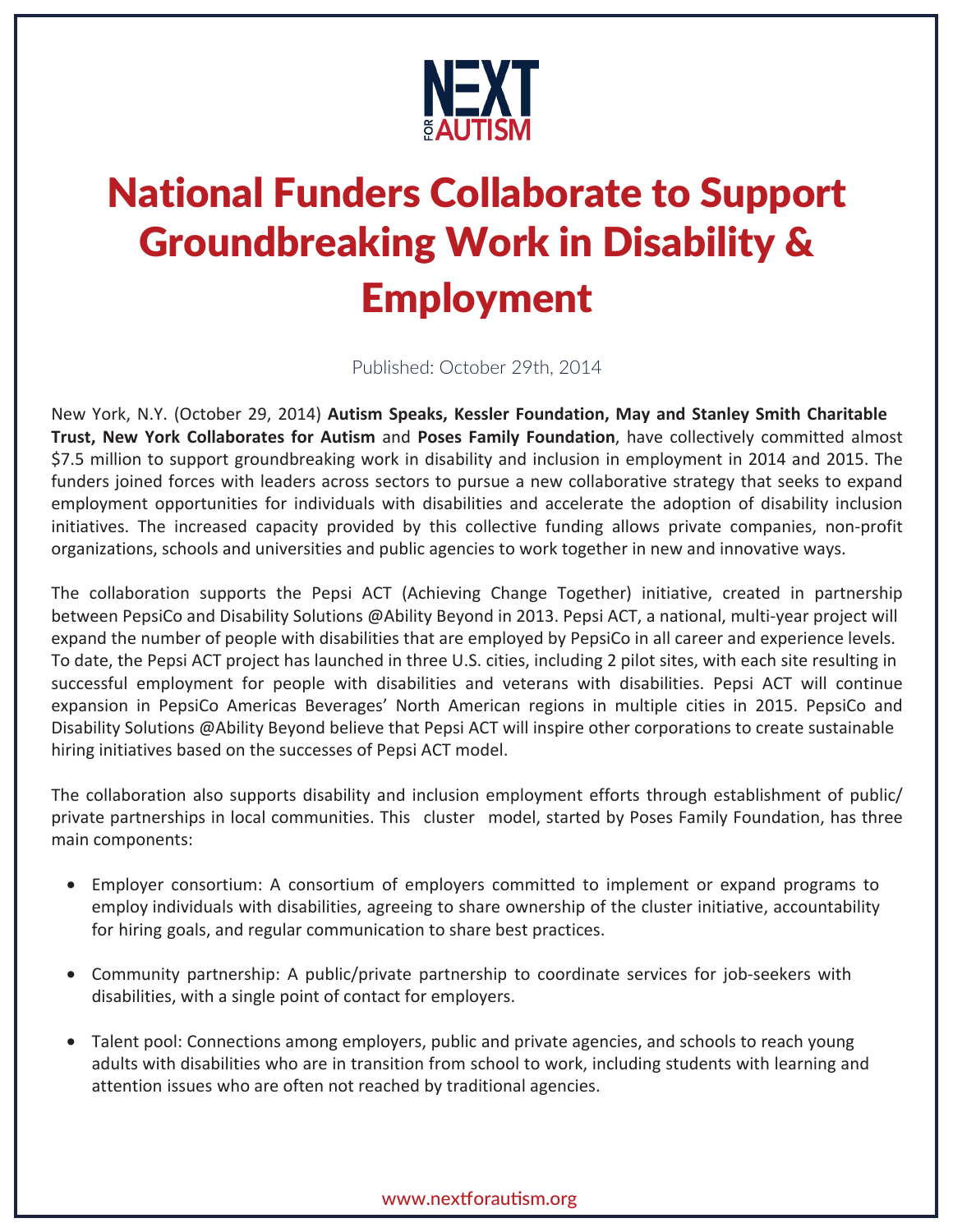• In addition, the collaboration supports the US Business Leadership Network® (USBLN®) "Going for the Gold" project, which uses an innovative cohort model to facilitate the efforts of six national employers to ignite and aggressively implement high-impact disability and inclusion efforts.

Starting later this year, the funder collaborative will also distribute an Employer's Guide to Disability and Inclusion Programs to corporations around the U.S. This guide will serve as a toolkit to inform employers on the steps needed to create greater disability inclusion. The funders agree that the unemployment rate of adults with disabilities is far too high. The goal in funding the development of a self-sustaining profitable business model is ultimately to expand employment opportunities for these individuals who have the capacity to significantly contribute to productivity and the work environment. By engaging a range of stakeholders to achieve high-impact inclusive employment goals, the initiative is uniquely positioned to have influence beyond the life of the initial funding. We invite other funders interested in joining this collaborative to contact James Emmett at jemmett@posesfamilyfoundation.org.

## **About Autism Speaks**

 $\cdot$   $\cdot$   $\cdot$   $\cdot$   $\cdot$ 

Autism Speaks is the world's leading autism science and advocacy organization. It is dedicated to funding research into the causes, prevention, treatments and a cure for autism; increasing awareness of autism spectrum disorders; and advocating for the needs of individuals with autism and their families. Autism Speaks was founded in February 2005 by Suzanne and Bob Wright, the grandparents of a child with autism. Mr. Wright is the former vice chairman of General Electric and chief executive officer of NBC and NBC Universal. Since its inception, Autism Speaks has committed more than \$500 million to its mission, the majority in science and medical research. Each year Walk Now for Autism Speaks events are held in more than 100 cities across North America. On the global front, Autism Speaks has established partnerships in more than 60 countries on five continents to foster international research, services and awareness. To learn more about Autism Speaks, please visit AutismSpeaks.org.

#### **About Kessler Foundation**

Kessler Foundation, a major nonprofit organization in the field of disability, is a global leader in rehabilitation research that seeks to improve cognition, mobility and long-term outcomes, including employment, for people with neurological disabilities caused by diseases and injuries of the brain and spinal cord. Kessler Foundation leads the nation in funding innovative programs that expand opportunities for employment for people with disabilities. For more information, visit www.kesslerfoundation.org.

# **About the May and Stanley Smith Charitable Trust**

Created in 1989, the May and Stanley Smith Charitable Trust (the Trust) is an independent foundation that stewards the charitable intentions of May and Stanley Smith beyond their lifetimes. The Trust is guided by the belief that every individual possesses an innate dignity; a capacity to overcome adversity, hardship, or missteps; and a potential for transformation that, when accompanied by motivation and effort, compel support from the community. Funding supports organizations that offer opportunities to People with Disabilities, Foster Youth, Elders, and Veterans. Grant making benefits these populations living in the Western Region of the United States and British Columbia, Canada. http://www.adminitrustllc.com/may-and-stanleysmith-charitable-trust/.

#### **About NYCA**

New York Collaborates for Autism (NYCA) is a non-profit organization founded in 2003 dedicated to creating innovative replicable programs that address the needs of individuals and families living with Autism Spectrum Disorder (ASD) right now. NYCA accelerates change in the way autism services are provided by identifying national leaders to help shape state-of-the-art programs, partnering with leading community-based

#### www.nextforautism.org